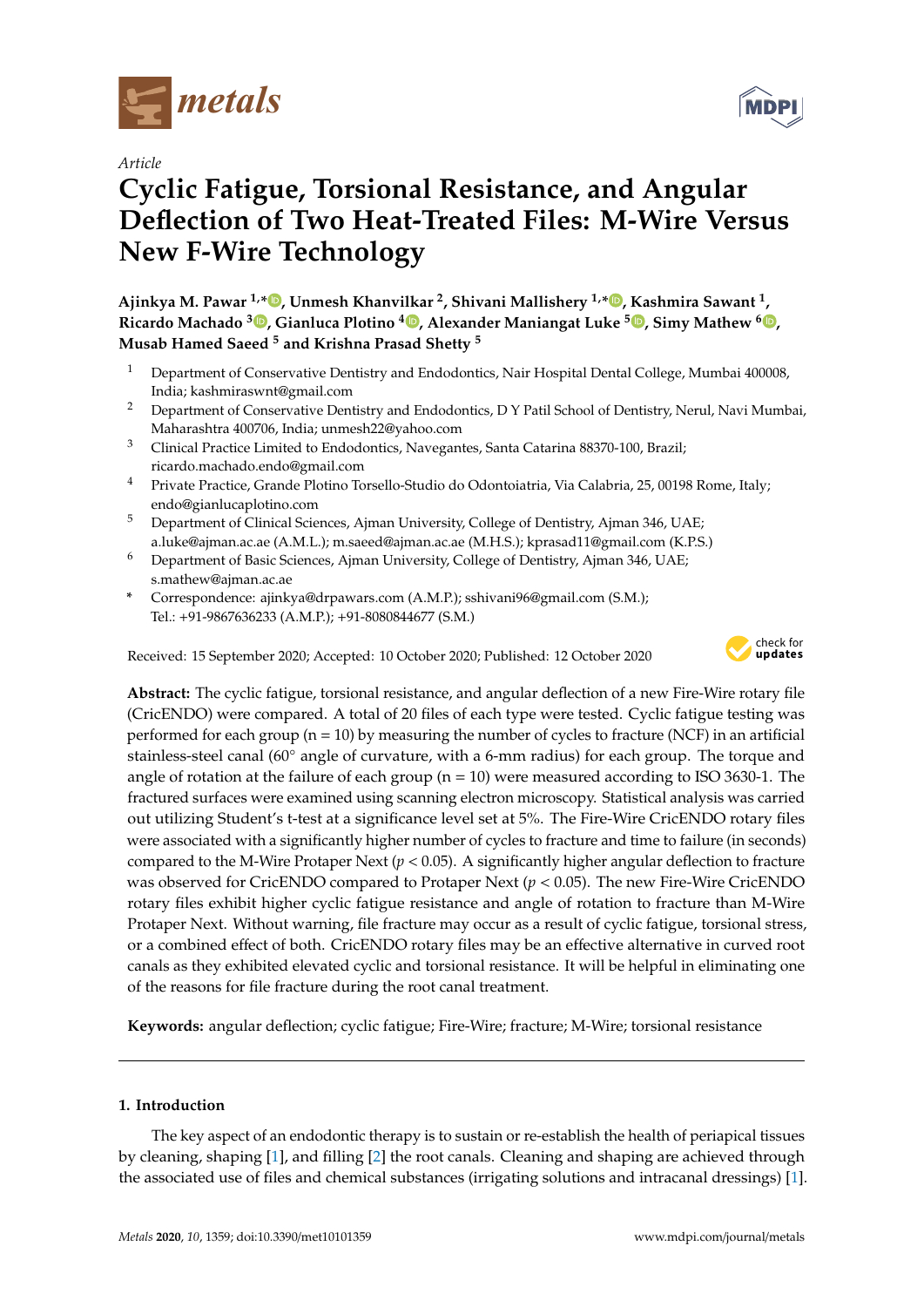Then, the canals must be filled to maintain the cleaning obtained through the previous stages, trap the remaining microorganisms, interrupt the supply of nutrients necessary for their survival, and avoid contamination or recontamination [2].

Irrigation and intracanal dressings have proven to be relatively effective for the success of endodontic treatment [3,4]. An equivalent cannot be said about the endodontic files. Procedure errors [5,6] and untouched root canal walls [7,8] often occur in treatments using endodontic files. For this reason, researchers are continually attempting to develop new files with the aim of increasing their performance.

Among procedural errors that occur during the chemo-mechanical preparation, instrument fracture is the most frequent [9,10]. It is commonly assumed that instrument fractures are often caused by two different mechanisms—torsional and cyclic failures. Cyclic failure results from constant tension and compression stress on the region of maximal root canal curvature. Torsional failure occurs if the tip of the file binds into the canal because the instrument shank continues to rotate; thus, the torque surmounts the plastic limit of the metal. In the course of manufacture of files, other elements like the angle of rotation, cross-sectional design, metallurgical properties, and thermomechanical processes can also contribute to the mechanical properties [9,11].

Off late, a new super elastic M-Wire technology was employed to manufacture Protaper Next (Dentsply Sirona, Ballaigues, Switzerland). These files have an off-centered rectangular cross-section with only two cutting/contact points (when in rotation within the canal). This design was executed to decrease the strain on the file when used for instrumenting the root canal [12].

The CricEndo system (CricDental Pvt. Ltd., Mumbai, India) is manufactured with a new thermal treatment called F-Wire. According to the manufacturer this heat treatment increases the flexural strength and flexibility of the instrument. The characteristics, namely, deformation and strength of the metal alloys could be changed with the said heat treatment. These files have a convex triangular cross-section and a continuous taper of 4% (C1, C2, C3, SF1, and SF2) or 6% (E1 and E2). Consistent with the manufacturer's information, the system has higher cyclic and torsional resistance to fracture compared to instruments manufactured with M-Wire technology.

This study aimed to compare cyclic fatigue, torsional resistance, and angle of distortion of the CricEndo (E2) and Protaper Next (X2) files. The null hypothesis tested was that there are no differences between the two files for the variables being compared.

#### **2. Materials and Method**

The sample size calculation was based on the results of previous study [13]. Using an alpha  $(\alpha)$ level of 0.05 (5%) and a beta (β) level of 0.20 (20%) (i.e., power = 80% at a 5% significance level) and a difference between the two groups of  $50 \pm 51.3$ , the minimum estimated sample size was 10 samples per group but we increased it to 20 samples per group.

Initially, 40 endodontic rotary files with an equivalent tip size (25) and length (25 mm) but manufactured with different thermal treatments (F-Wire and M-Wire) were selected for this study (CricEndo E2 and Protaper Next X2 files, respectively). Twenty files (10 per group) were used for cyclic fatigue resistance tests. The apparatus used for this part of the study was analogous thereto that already employed by Plotino et al. [13]. In brief, the apparatus consisted of a main frame, moving plastic support for the endodontic motor handpiece (XSmart Plus; Dentsply Maillefer, Ballaigues, Switzerland), and a stainless-steel block with a uniform artificial canal. The canal of this device was standardized by replicating the file size and taper, 60◦ angle of curvature, and 5-mm radius of curvature [14]. From the tip of the file, the center of the curvature was maintained at 5 mm. The handpiece of the endodontic motor was mounted on a moving device that allowed precise and reproducible movements of every file to be tested within the canal, consistent with the manufacturer's instructions. To scale back the friction, a synthetic oil designed for the lubrication of mechanical parts (Super Oil; Singer Co Ltd., NJ, USA) was used  $[15,16]$ . The temperature of the experiment was maintained at 37 °C. The time of motor activation was recorded employing a digital timer, and the time was stopped as soon as a fracture was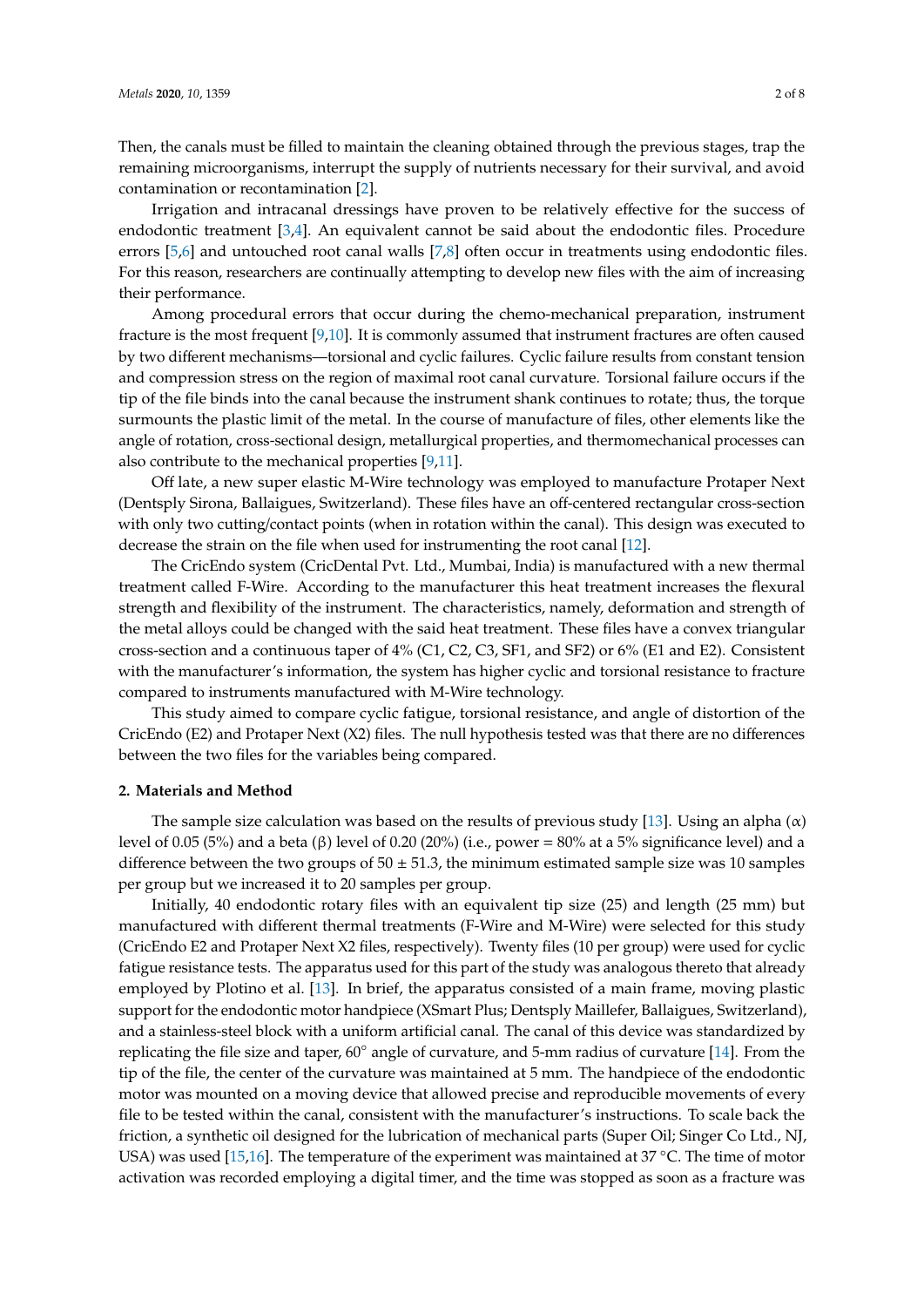detected visually and/or audibly. This step of the procedure was video-recorded, and therefore the recordings were observed to make sure that the recorded time of instrument fracture was accurate [16]. Then, the video recordings were used to identify the number of cycles to fracture (NCF). The mean lengths of the fractured segments of the files were also recorded to evaluate whether the instrument was positioned correctly inside the canal curvature and whether the stresses induced on the two file types were similar.

Torsional resistance and angular deflection were evaluated according to ISO 3630-1 (1992) [16,17]. For this, 20 more files (10 per group) were used. The apical 3 mm of every file was clamped employing a chuck connected to a torque-sensing device (Sabri Dental Enterprises, Inc., Downers Grove, IL, USA), after which the shaft of the file was fastened onto an opposing chuck. The rotational speed of the instruments was set in clock-wise direction (2 rpm), and employing that setting, the maximum torque, and angular deflection until fracture of the instrument were ascertained.

#### **3. Statistical Analysis**

Initial data were analyzed using a Shapiro-Wilk normality test, which revealed a normal distribution. For this reason, a parametric test (Student's t-test) was applied to identify whether there were statistical differences between the systems/files. Post-hoc pair-wise comparisons were performed using the Tukey test for multiple comparisons. All statistical analyses were performed using Biostat 4.0 Software (Mamirauá Institute, Belém, Brazil) with a significance level of 95%.

#### **4. Results**

The CricEndo E2 files exhibited significantly higher NCF and time to fracture than the Protaper Next X2 files ( $p < 0.01$ ; Table 1). No statistically significant difference was observed in the mean length of the fractured fragments of the files ( $p > 0.05$ ; Table 1). No difference was found between the groups for the torque needed to fracture the files (*p* > 0.05; Table 2). Lastly, the distortion angles of the CricEndo X2 files were significantly higher than Protaper Next X2 files (*p* < 0.01; Table 2). Scanning Electron Microscope (SEM) images demonstrated characteristic dimpling of the entire fractured surfaces, microvoids, fatigue striations, and overloaded areas causing cyclic fatigue failure (Figure 1).

| File                                     | $NCF \pm SD$              | Time to Fracture<br>$(Seconds \pm SD)$ | Mean Length of the Fractured<br>Fragments (Millimeters $\pm$ SD) |
|------------------------------------------|---------------------------|----------------------------------------|------------------------------------------------------------------|
| CricEndo E2<br>(number of files-10)      | $667 \pm 33$ <sup>a</sup> | $155 + 17^{\circ}$                     | $5.51 \pm 0.34$ *                                                |
| Protaper Next X2<br>(number of files-10) | $498 \pm 46^{b}$          | $101 + 24$ <sup>d</sup>                | $5.28 \pm 0.16*$                                                 |

**Table 1.** Data obtained after cyclic fatigue test.

NCF, number of cycles to fracture; SD, standard deviation. Different lower case letters in the same column represent statistically significant differences between groups (Student's *t*-test; *p* < 0.01). \* There was no significant difference in length of fracture fragment between files (Student's *t*-test; *p* > 0.05).

| <b>Table 2.</b> Data obtained after torsional resistance tests. |  |
|-----------------------------------------------------------------|--|
|                                                                 |  |
|                                                                 |  |
|                                                                 |  |
|                                                                 |  |

| File                               | Torque (gf/cm $\pm$ SD) | Distortion Angle $\pm$ SD |
|------------------------------------|-------------------------|---------------------------|
| CricEndo E2 (number of files-10)   | $168 \pm 08$ *          | $389 + 28$ <sup>a</sup>   |
| Protaper N X2 (number of files-10) | $153 \pm 11$ *          | $235 \pm 13^{b}$          |

g, gram; f, force; cm, centimeters; SD, standard deviation. \* There was no significant difference in torque resistance between files (Student's *t*-test; *p* < 0.01). Different lower case letters in the same column represent statistically significant differences between groups (Student's *t*-test; *p* < 0.01).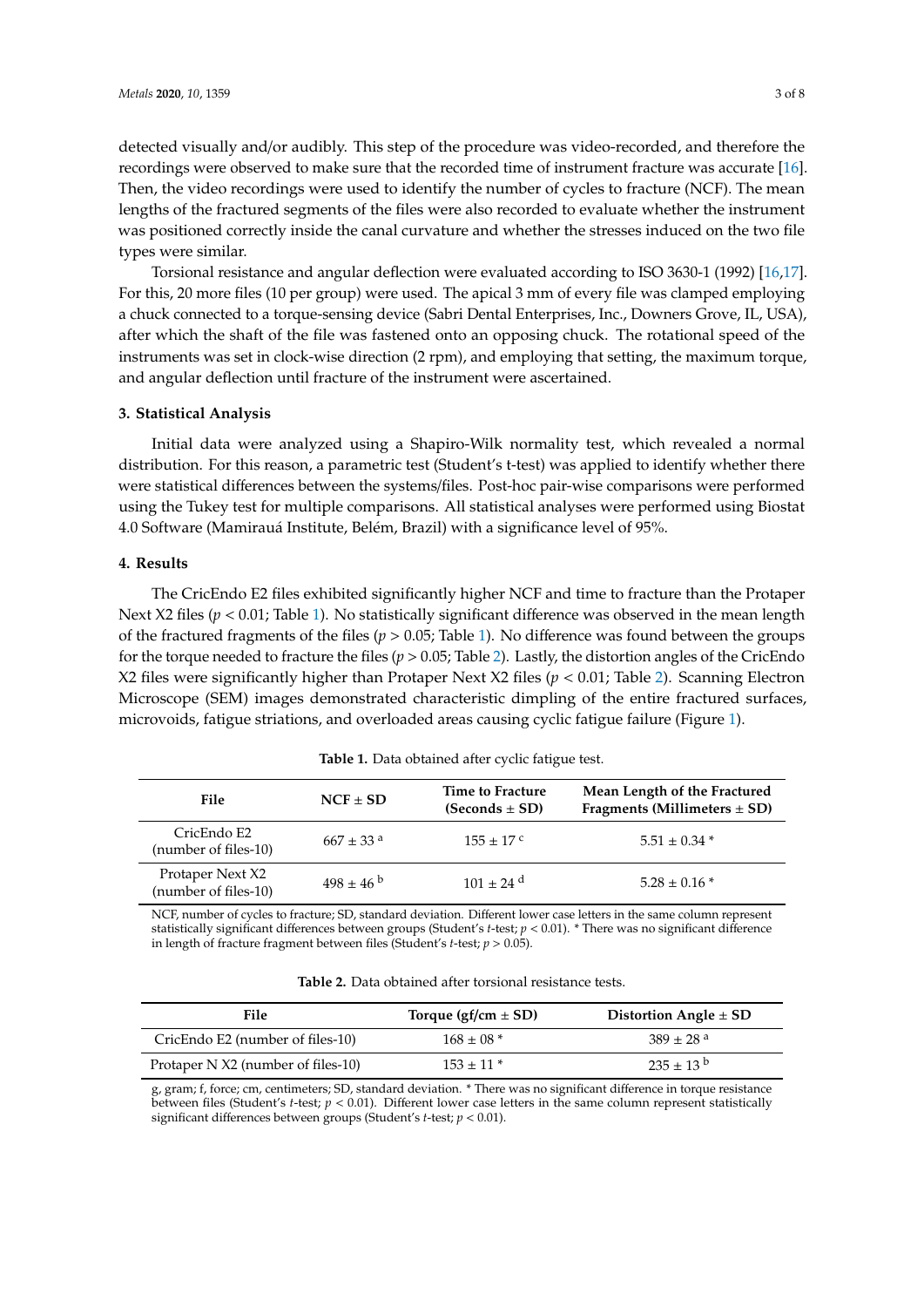

**Figure 1.** Representative scanning electron micrograph of the fractured surface exhibiting fatigue zones, overload zone, dimples, and microvoids under low magnification (×200): (**A**) Protaper NEXT, (**B**) CricENDO. Under higher magnification (×800): the fractured surface exhibited as irregular, consistent rough dimpled (white arrow), microporous, microvoids (black arrow), and fatigue striations (red arrow) with no microcracks: (**C**) Protaper NEXT, (**D**) CricENDO.

### **5. Discussion**

Instrument fracture is the most common accident that occurs during the chemo-mechanical preparation when NiTi file systems are used [9–11]. Different thermal treatments seem to decrease its incidence [18,19], however, they are not able to eliminate it. Cyclic fatigue, torsional resistance, and angle of distortion are important points for a better understanding of file fracture [9–11]. Therefore, the present study evaluated these variables comparing a new endodontic rotary file system heat-treated by new technology (CricEndo E2/F-Wire) with a traditional system heat-treated by a well-known technology (Protaper Next X2/M-Wire). The null hypothesis was rejected following significant differences between the two instruments.

The type of NiTi alloy used, cross-sectional shape and area, core diameter, taper, tip size of the instrument, and manufacturing processes of the files are the determinant factors for cyclic fatigue, torsional resistance, and angle of rotation [10]. Planning to control these biases, instruments with similar designs, and the same length (25 mm) were used. Still, it is important to notice that in similar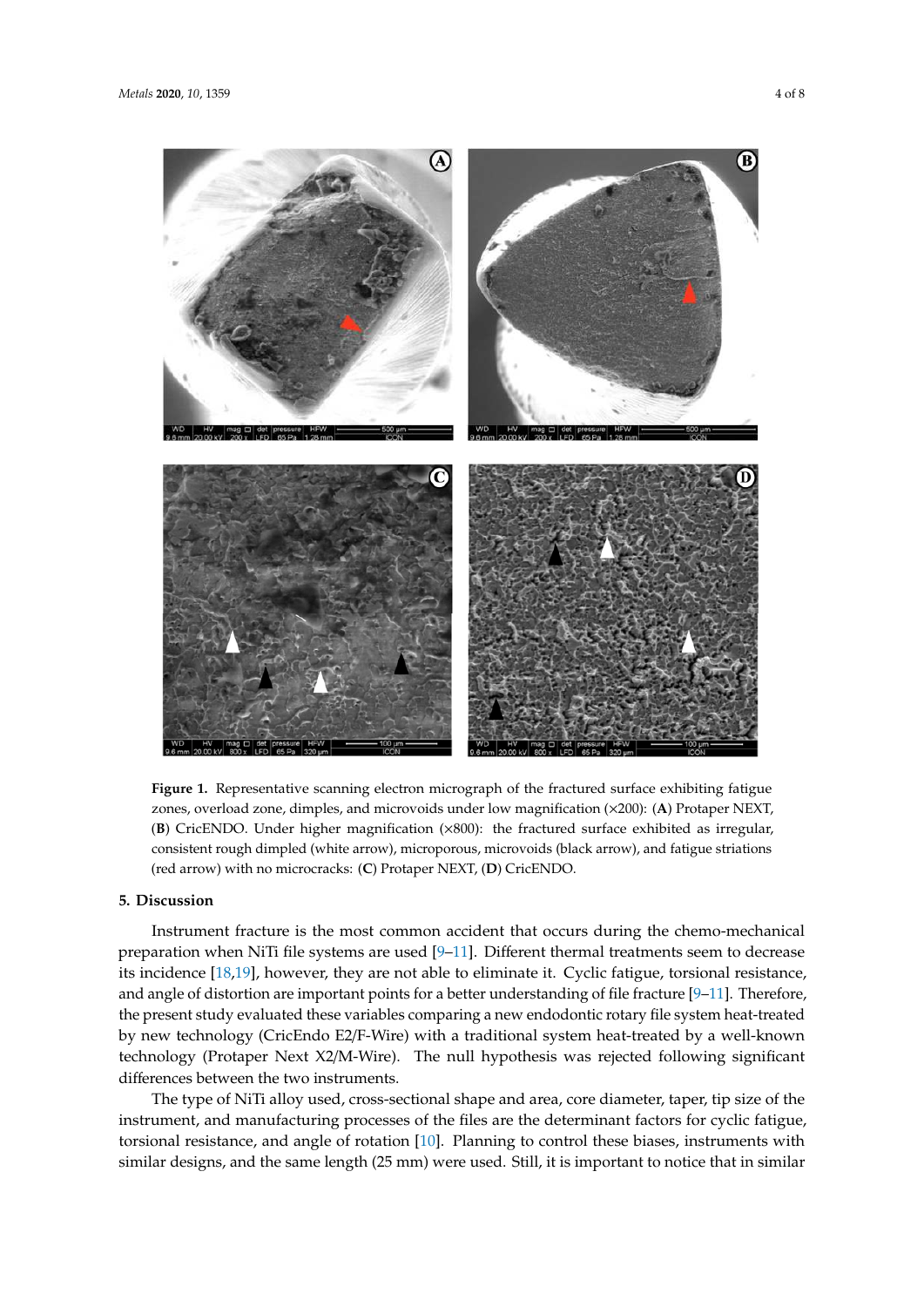cyclic fatigue tests, friction among the file, and artificial root canal walls may cause heat generation hence, a lubricant was used [15,16].

Regarding torsional resistance and angular deflection especially, an extremely important point is the length of the clamped instrument tip during the tests as shown by Capar et al. [20]. The authors reported in this paper that the instrument was more susceptible to failure when 3 mm of the tip of the instrument is clamped compared to when 5 mm is clamped. Therefore, within the present study, the instruments were clamped at 3 mm from their tips.

CricEndo E2 files exhibited significantly higher NCF and time to fracture compared to Protaper Next X2 files ( $p < 0.01$ ). As previously mentioned, the files tested herein had an equivalent tip (25) and length (25 mm). However, the taper is continuous for E2 CricEndo File (6%) and variable for X2 Protaper Next file (6% at 1 and 3 mm from the tip, 7% at 6 and 9 mm from the tip, 6%–13 mm from the tip, and 4% at 16 mm from the tip), considering that cycles to fracture decrease because of the increase in the diameter of the instrument [21,22]. Also, the superior performance might be due to the effect of annealing, internal stress relaxation, and smaller grain size. Heat treatment of alloy results in a three-dimensional alignment of crystal structure matrix leading to improved flexibility and fatigue resistance. Heat treatment results in better alignment of crystal structure leading to improved flexibility and fatigue resistance. The hybrid composition of both austenite and marten-site phases in different proportions may be a reason for increased flexibility with these files. Moreover, a hybrid microstructure with martensitic peaks provides resistance to crack propagation than a fully austenitic microstructure. These differences might explain this result. Greater flexibility may also result in the prevention of canal transportation whereas, higher cyclic fatigue may allow these files to navigate successfully in cases with severely curved root canals.

No statistically significant differences were observed between CricEndo E2 and Protaper Next X2 files for the torque needed to fracture them. Recall that the instruments were clamped at 3 mm from their tips according to the standardized method described in the ISO 3630-1, ADA/ANSI specifications number 28 (Figure 2) [23]. This was done to provide gradual application of torsional moment. The maximum torque and angular deflection when the file segment separated, are recorded. The endodontic files are more susceptible to failure when 3 mm of the tip of the instrument is clamped. With this clamping specification, the two instruments have equivalent diameter values (0.43), and both are heat-treated systems. These features may explain the dearth of differences between the two systems regarding the torque needed to fracture the files.



**Figure 2.** A schematic set-up for torsional testing of the files.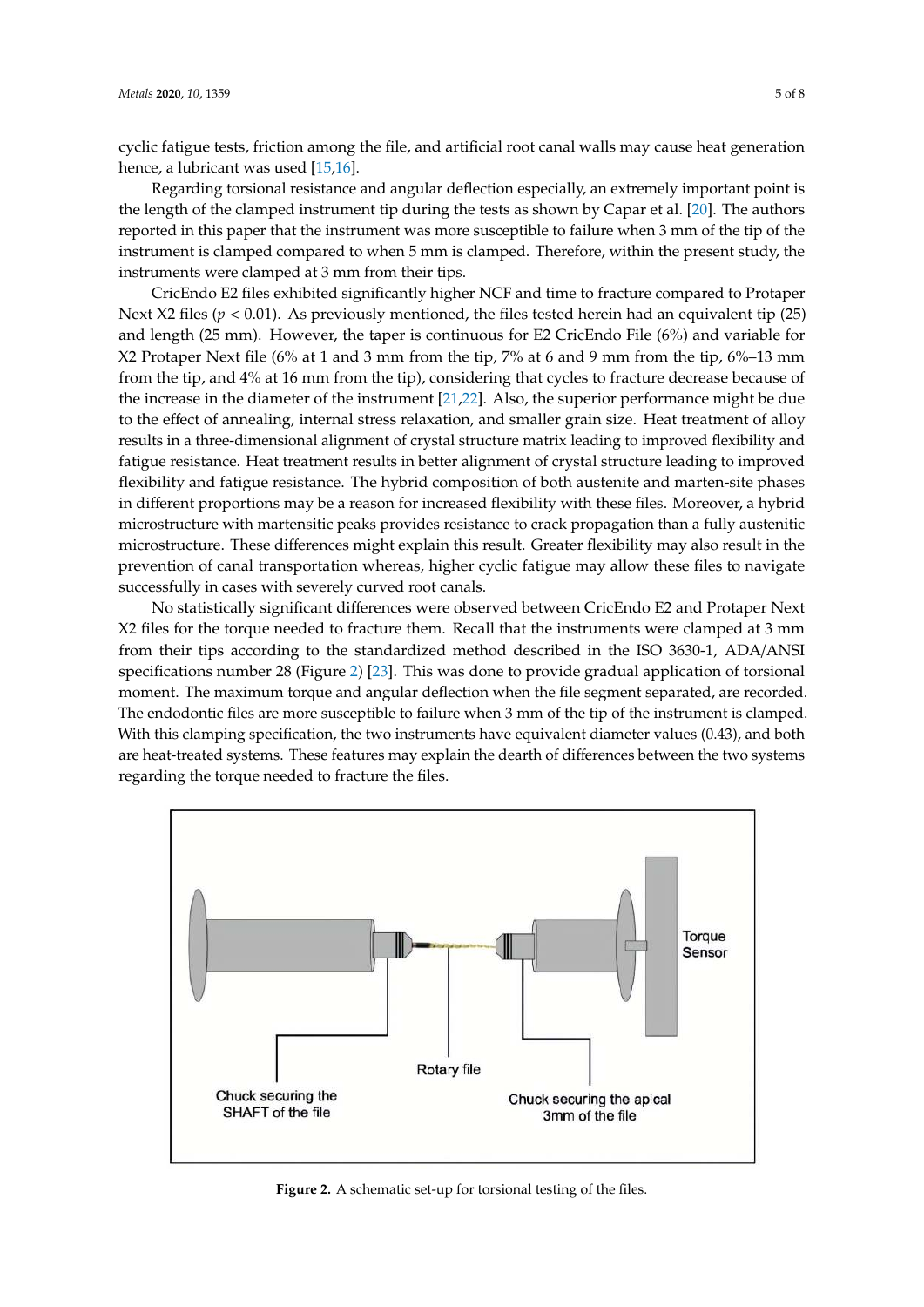CricEndo E2 files showed a significantly higher angle of distortion than Protaper Next X2 files (*p* < 0.01). However, the Protaper Next X2 file has an off-centered rectangular cross-section with two cutting edges and a variable taper12, whereas the CricEndo E2 file features a convex triangular cross-section and a continuous taper (6%). These differences might explain the higher angle of distortion found for the Protaper Next X2 files. It is worth mentioning that in an exceedingly clinical scenario, visual analysis of the files from CricEndo system may assist the operator in identifying visible plastic deformation and clinicians may keep themselves away from using the file and thus avoid the resultant fracture [16,23].

Several methodologies have been used to analyze cyclic fatigue of endodontic files, including a curved metal tube or a grooved block, movement of files against inclined planes, and 3-point bending [24]. Cyclic fatigue tests can be conducted either as a static or dynamic model. In the static model, there are no axial movements of the instrument in the artificial canal [25]. Conversely, the dynamic model includes back-and-forth or oscillating movements of the instrument in the canal [26,27]. The dynamic model has two advantages compared to the static model. First, the dynamic model is said to simulate the clinical environment [27]. Second, there is a wider distribution of stresses along the instrument in the dynamic model, while the static model causes concentration of stresses in a single area of the instrument [28]. However, the dynamic tests do not accurately replicate a clinical model since the instruments have much less oscillations clinically compared to dynamic static fatigue tests [27]. The employment of an artificial simulated canal in a stainless-steel block is the preferred method as evidenced in prior research. The inner diameter of the simulated canal was set to 1.5 mm to produce free rotation of the instruments with minimal torque values. This strategy already has been utilized in several previous studies [20,29], and can provide standardized conditions, and therefore, more confident results.

The SEM images exhibit significantly different fractured surface characteristics. At low magnification, multiple (Protaper Next) and few (CricEndo E2) ruptured aspects were found in the centrally located overload zones. At high magnification, the overload zones revealed evidence of dimpled rupture that occurred because of the coalescence of the microvoids in the overload zone resulting in the ultimate ductile fracture of the instruments.

Although this investigation made use of standardized and recognized methodologies, the results of this study should be evaluated with caution. It is important to notice that the performance of endodontic files is overestimated in standardized artificial conditions. The impacts of anatomical complexity should be considered within the clinical scenario. For example, it is often difficult to achieve instrumentation of infected oval root canals, because of the tendency to leave un-instrumented recesses [30].

While the study has presented some important findings, the aforementioned limitations must be a consideration when interpreting and extending the results. This study was executed on simulated root canal of stainless steel and the exact clinical condition like canal morphology could not be replicated. The simulated artificial canal curvature wherein the files were tested was two dimensional. Moreover, debris inside the root canal could be a modifying factor in the cyclic fatigue of the rotary files. The current study was carried out at room temperature. Future studies should explore the reported properties of the endodontic files at an intra-canal temperature setting, thus simulating clinical scenarios.

#### **6. Conclusions**

CricEndo E2 files (manufactured with F-Wire) exhibited significantly better results of cyclic fatigue and angular rotation to fracture compared to Protaper Next X2 files (manufactured with M-Wire). Both the files exhibited similar torque resistance. These findings suggest that F-Wire technology may reduce the possibilities of file fractures due to cyclic fatigue. However, more studies are needed to prove this hypothesis.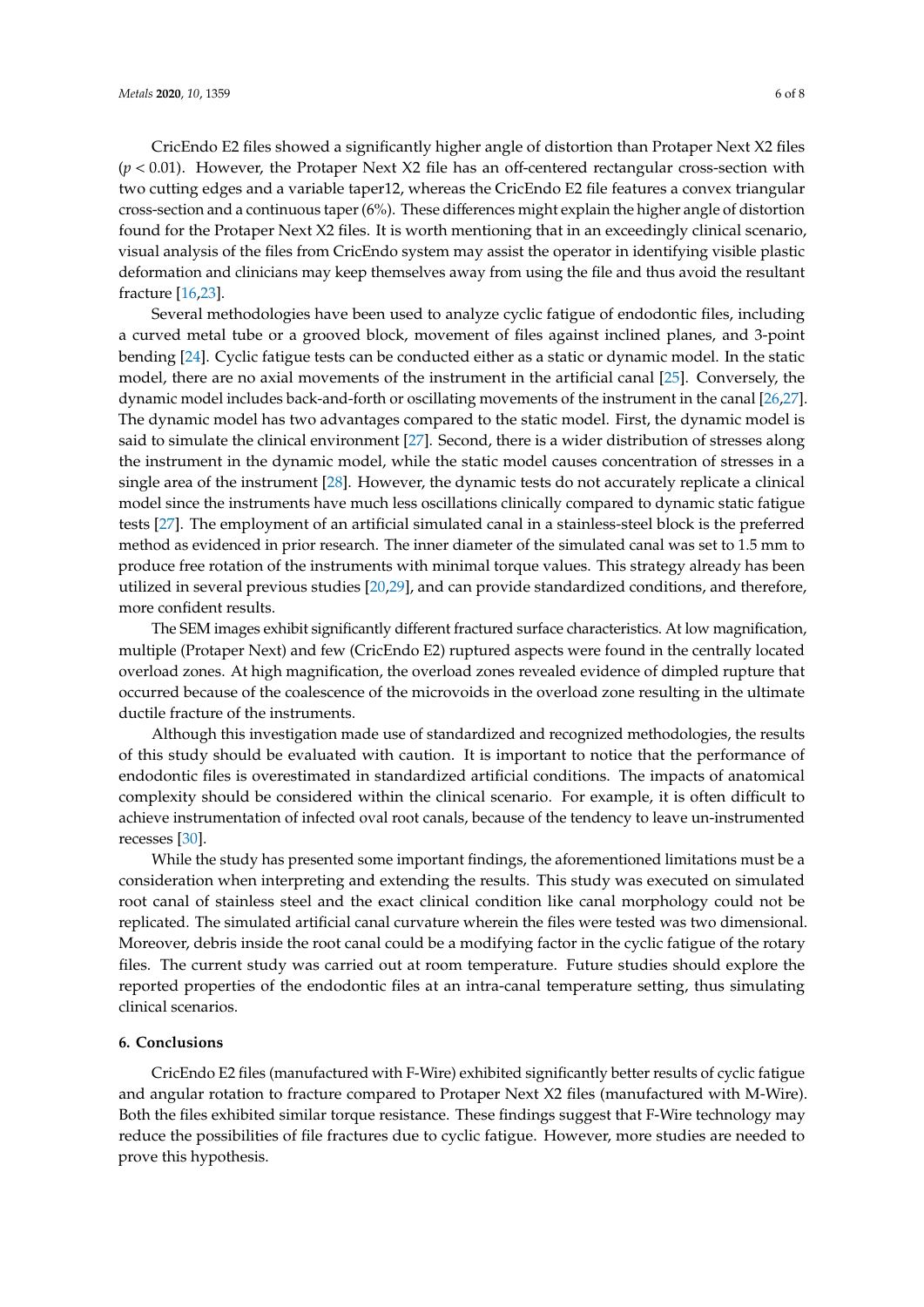**Author Contributions:** Conceptualization, A.M.P., K.S., and S.M. (Shivani Mallishery); methodology, A.M.P., U.K.; formal analysis, A.M.L., S.M. (Simy Mathew), M.H.S., and K.P.S.; investigation, A.M.P., G.P.; data curation, A.M.P., U.K.; writing—original draft preparation, S.M. (Shivani Mallishery), K.S., A.M.P., R.M.; writing—review and editing, A.M.P., S.M. (Shivani Mallishery). All authors have read and agreed to the published version of the manuscript.

**Funding:** This research received no external funding.

**Conflicts of Interest:** The authors declare no conflict of interest.

#### **References**

- 1. Tomson, P.L.; Simon, S.R. Contemporary cleaning and shaping of the root canal system. *Prim. Dent. J.* **2016**, *5*, 46–53.
- 2. Mello, F.W.; Miguel, A.F.; Ribeiro, D.M.; Pasternak, B.; Porporatti, A.L.; Flores-Mir, C.; Andrada, A.C.; da Fonseca, L.; Garcia, R.; Dutra-Horstmann, K.L. The influence of apical extent of root canal obturation on endodontic therapy outcome: A systematic review. *Clin. Oral Investig.* **2019**, *23*, 2005–2019. [CrossRef]
- 3. Haapasalo, M.; Shen, Y.; Wang, Z.; Gao, Y. Irrigation in endodontics. *Br. Dent. J.* **2010**, *54*, 291–312. [CrossRef] [PubMed]
- 4. Siqueira, J.F.; Magalhaes, K.M.; Rocas, I.N. Bacterial reduction in infected root canals treated with 2.5% NaOCl as an irrigant and calcium hydroxide/camphorated paramonochlorophenol paste as an intracanal dressing. *J. Endod.* **2007**, *33*, 667–672. [CrossRef] [PubMed]
- 5. Hendi, S.S.; Karkehabadi, H.; Eskandarloo, A. Iatrogenic errors during root canal instrumentation performed by dental students. *Iran. Endod. J.* **2018**, *13*, 126–131.
- 6. Khanna, R.; Handa, A.; Virk, R.-K.; Ghai, D.; Handa, R.-S.; Goel, A. Clinical and radiographic evaluation of procedural errors during preparation of curved root canals with hand and rotary instruments: A randomized clinical study. *Contemp. Clin. Dent.* **2017**, *8*, 411–415. [PubMed]
- 7. Siqueira, J.F., Jr.; Pérez, A.R.; Marceliano-Alves, M.F.; Provenzano, J.C.; Silva, S.G.; Pires, F.R.; Vieira, G.C.S.; Rôças, I.N.; Alves, F.R.F. What happens to unprepared root canal walls: A correlative analysis using micro-computed tomography and histology/scanning electron microscopy. *Int. Endod. J.* **2018**, *51*, 501–508. [CrossRef]
- 8. Siqueira, J.F., Jr.; Rôças, I.D.; Marceliano-Alves, M.F.; Pérez, A.R.; Ricucci, D. Unpre-pared root canal surface areas: Causes, clinical implications, and therapeutic strategies. *Braz. Oral. Res.* **2018**, *32*, e65.
- 9. Ungerechts, C.; Bardsen, A.; Fristad, I. Instrument fracture in root canals—where, why, when and what? A study from a student clinic. *Int. Endod. J.* **2014**, *47*, 183–190. [CrossRef]
- 10. Alfouzan, K.; Jamleh, A. Fracture of nickel titanium rotary instrument during root canal treatment and re-treatment: A 5-year retrospective study. *Int. Endod. J.* **2018**, *51*, 157–163. [CrossRef]
- 11. Inan, U.; Keskin, C. Torsional resistance of ProGlider, Hyflex EDM, and One G Glide Path instruments. *J. Endod.* **2019**, *45*, 1253–1257. [CrossRef] [PubMed]
- 12. Koçak, M.M.; Çiçek, E.; Koçak, S.; Sağlam, B.C.; Yılmaz, N. Apical extrusion of debris using ProTaper Universal and ProTaper Next rotary systems. *Int. Endod. J.* **2015**, *48*, 283–286. [CrossRef] [PubMed]
- 13. Plotino, G.; Grande, N.M.; Sorci, E.; Malagnino, V.A.; Somma, F. A comparison of cyclic fatigue between used and new Mtwo Ni-Ti rotary instruments. *Int. Endod. J.* **2006**, *39*, 716–723. [CrossRef]
- 14. Pedulla, E.; Plotino, G.; Scibilia, M.; Grande, N.M.; De Santis, D.; Pardo, A.; Testarelli, L.; Gambarini, G. Cyclic fatigue comparison among endodontic instruments with similar cross section and different surface coating. *Minerva Stomatologica* **2019**, *68*, 67–73. [CrossRef] [PubMed]
- 15. Gao, Y.; Shotton, V.; Wilkinson, K.; Phillips, G.; Johnson, W.B. Effects of raw material and rotational speed on the cyclic fatigue of ProFile Vortex rotary instruments. *J. Endod.* **2010**, *36*, 1205–1209. [CrossRef]
- 16. International Organization for Standardization. *ISO 3530-1 Dentistry-Root Canal Instruments: Part I—General Requirements and Test Methods*; International Organization for Standardization: Geneva, Switzerland, 2008.
- 17. Bahia, M.G.; Melo, M.C.; Buono, V.T. Influence of simulated clinical use on the torsion-al behavior of nickel-titanium rotary endodontic instruments. *Oral Surg. Oral Med. Oral Pathol. Oral Radiol. Endod.* **2006**, *101*, 675–680. [CrossRef]